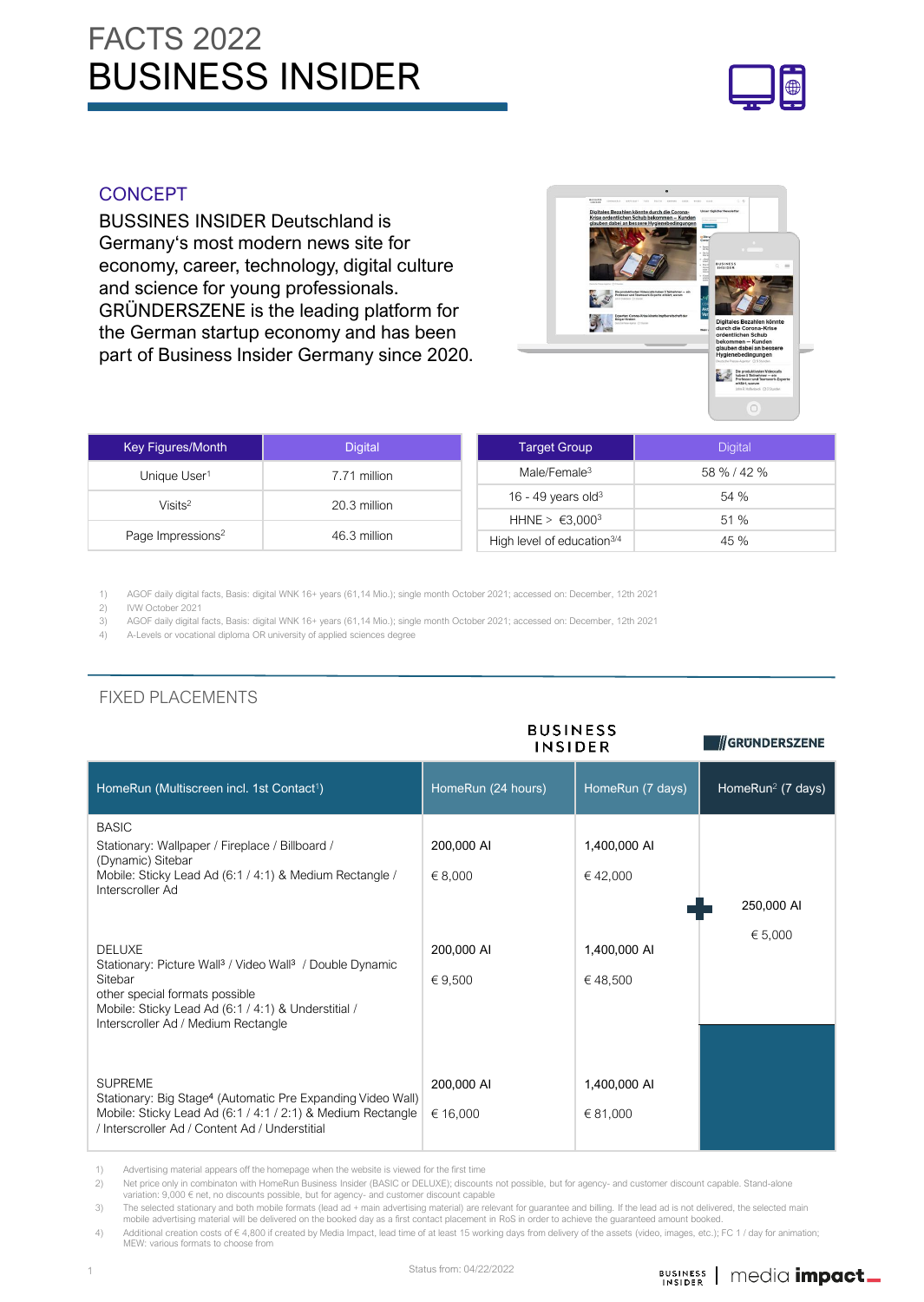# **BUSINESS INSIDER** FACTS 2022



#### FIXED PLACEMENTS

| Descision-Maker Homepage Bundle<br>Business Insider / Gründerszene / Finanzen.net / WELT.de                                                                                                                                        | Combination<br>Fixed Price (CPM) |
|------------------------------------------------------------------------------------------------------------------------------------------------------------------------------------------------------------------------------------|----------------------------------|
| BASIC: Desktop - Wallpaper / Fireplace / Billboard / (Dynamic) Sitebar //                                                                                                                                                          | 2,950,000 AI / day               |
| Mobile (MEW + App) - Lead Ad (4:1 / 6:1) / Medium Rectangle                                                                                                                                                                        | € 76.200                         |
| DELUXE: Desktop Stationär - Billboard / Video Wall <sup>1</sup> / Double Dynamic Sitebar /<br>furthe various formats possible //<br>Mobile - MEW: Sticky Lead Ad (4:1/6:1) & Understitial / Interscroller Ad / Medium<br>Rectangle | € 81.200                         |
| SUPREME: Desktop - Big Stage <sup>3</sup> (Automatic Pre Expanding Video Wall)<br>Mobile (MEW) - Sticky Lead Ad (2:1 / 4:1 / 6:1) & Medium Rectangle / Interscroller /<br>Content Ad / Understitial                                | € 150.000                        |

1) On tablet devices there is only a billboard, further formats on request.

2) In App there ist only a Fallback Ad (Medium Rectangle), further formats on request<br>3) Additional creation costs of € 4,800 if created by MI, lead time of at least 15 working days from delivery of the assets (video, ima

Mobile various formats to choose from)

## CONTENT PRESENTINGS

| <b>Content Presenting</b>                                          | Channel           | Guaranteed<br>Ad Impressions | Fixed Price <sup>1</sup> |
|--------------------------------------------------------------------|-------------------|------------------------------|--------------------------|
| Exclusive placement in the visible area of the channel and all     | $E_{\rm conomy2}$ | 2,400.000 / month            | €96,000                  |
| associated articles with guaranteed AI volume.                     | $E_{\rm conomy2}$ | 600,000 / week               | € 24,000                 |
|                                                                    | Science           | 1,600,000 / month            | € 64,000                 |
| Stationary: Billboard / (Dynamic) Sitebar / Fireplace / Skyscraper | <b>Politics</b>   | 1,600,000 / month            | € 64,000                 |
| Mobile (MEW): Medium Rectangle & Banner (2:1 / 4:1)                | Life              | 600,000 / month              | € 24.000                 |

1) Prices are discount and agency commission compatible<br>2) excluding sub-channels: business / tech and all Gründers 2) excluding sub-channels: business / tech and all Gründerszene articles

## BRANDED CONTENT

| Advertorial <sup>1</sup>          | <b>Guaranteed Ad Impressions</b> | Package Price |
|-----------------------------------|----------------------------------|---------------|
| Package $L   6$ weeks             | 1,500,000                        | € 22,500      |
| Package M   4 weeks               | 1,000,000                        | € 17,500      |
| Package $S \mid 2$ weeks          | 500,000                          | € 10,000      |
| Brand Story <sup>2</sup>          | <b>Guaranteed Views</b>          | Package Price |
|                                   |                                  |               |
| Brand Story Package   6 - 8 weeks | 5,000                            | € 17,500      |

1) Additional €3,500 creation costs (no discount or agency commission deductable)

2) Additional creation costs: €3,500 (no discount or agency commission deductable)

## SPONSORED POSTS

| Sponsored Posts <sup>1</sup>                                     | <b>Guaranteed Ad Impressions</b> | Package Price     |
|------------------------------------------------------------------|----------------------------------|-------------------|
| Facebook (Business Insider or Gründerszene)<br>4 posts, 4 weeks  | 600,000 AI                       | € 21.400          |
| Instagram (Business Insider or Gründerszene)<br>4 posts, 4 weeks | 200,000 AI                       | $\epsilon$ 10.000 |
| Pinterest (Business Insider) <sup>2</sup>   4 posts, 4 weeks     | 400,000 AI                       | € 20,000          |

1) Plus € 800 creation costs (not discount or AE-enabled) for the advertising formats Classic, CarousselAd, Video, SlideshowAd (5 working days in advance). For the CanvasAd there are € 1,890 creation costs (not discount or AE-enabled) (10 working days in advance). For the extension of a raffle tool there are € 2,990 creation costs (not discount and<br>AE-enabled) (15 working days in advance)<br>2)

2